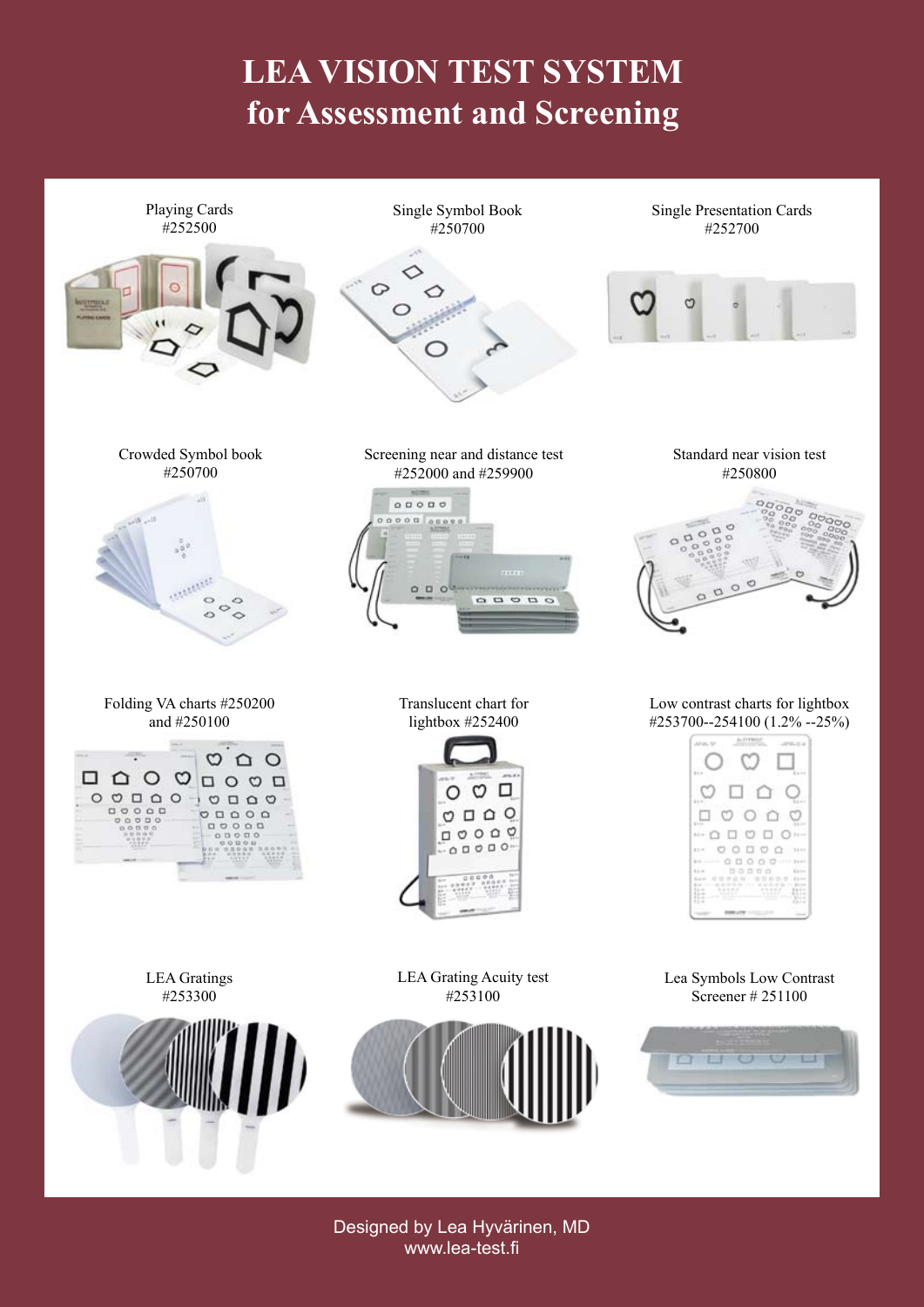The International Classification of Functioning, Disability, and Health (ICF 2001, ICF-CY 2007) is the basis for assessing functioning and disabilities and requires consideration of all impairments and disabilities. The ICDbased measurement of visual acuity and visual field is adequate for reporting visual impairments in surveys, where visual acuities are reported for both distance and near vision (WHO/PBL/03.91; http://whqlibdoc.who.int/ hq/2003/WHO\_PBL\_03.91.pdf).

Visual acuity tests are the tests most frequently used to assess visual functioning. These tests are designed so that geometric progression is the same at all visual acuity levels and spacing is proportional; i.e, on each line it is equal to the width of the optotypes on the line. Only a limited number of tests have the required structure. They include tests based on Sloan letters like the ETDRS test (Ferris et al 1982), on British letters (Bailey and Lovie 1976, Salt et al 2007), and on LEA Symbols and LEA Numbers (Vaidhyan et al 2007). These tests have been calibrated against the reference optotype, the Landolt Ring, and provide similar visual acuity values. The small differences found in visual acuity values in several studies depend on the structure of the cohorts. Some studies included extrafoveal measurements, which affect the values specifically for each set of optotypes (Hess RF et al 1978). In an ideal test, the optotypes blur equally at threshold (LEA tests). If differences exist with optotype recognition, optotypes are selected to include a certain number of easy and difficult optotypes on each line (Sloan letters).

# **Visual Acuity**

The LEA tests require recognition of optotypes. This requirement differs from resolving the direction of lines in the E-test or the gap in the C-test. In the assessment of visual acuity the goal is to measure the ability to recognise pictures of common objects, as well as characters and numbers.

Children's visual functions and communication during the assessment vary. Therefore, several tests have been designed to assess visual acuity in difficult test situations. Visual acuity tests include:

- Tests with single symbols for measurement at distance and near
- Line tests for measurement at distance and near
- Tests with tightly spaced optotypes
- Tests at low contrast: 25%, 10%, 5%, 2.5% and 1.2%.

Near and distance tests based on the same optotypes reveal differences in visual acuity between distance and near vision and are, thus, an improvement compared with the present situation in many countries where near vision is measured with text tests only.



Figure 1. LEA Symbols visual acuity tests are single optotype tests, standard line tests, and line tests with tightly grouped optotypes. Single symbol tests for near (40cm) and distance (3m) are the easiest optotype tests because there is no interference by surrounding visual information. LEA Numbers visual acuity tests are fewer in number than the symbol tests because there are less often difficulties in communication in the assessment of school children and adults. The visual acuity line tests have 100% spacing between optotypes. Near tests include spacing of 50%, 25% and 12% to assess vision for reading and detect difficulties with other crowded information.

To achieve accuracy in measuring visual acuity, the tester should not point to individual optotypes. Pointing gives a visual reference, which improves fixation and visual acuity. Pointing to individual optotypes is likely to reduce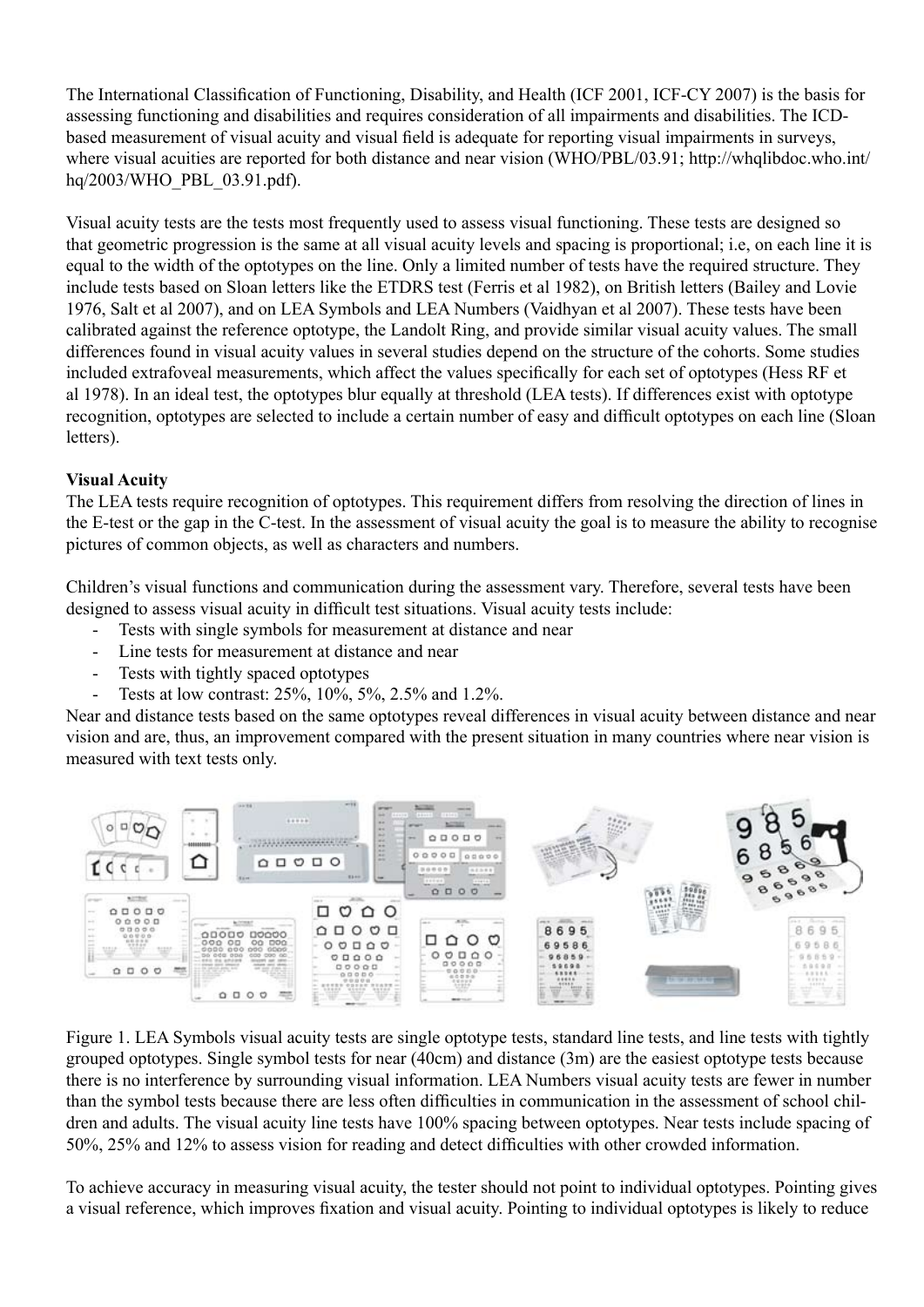amblyopia detection. The tester can cover the line above the line to be read to ensure that the tester and the child are reading the same line.



If a child's oculomotor functions are irregular, the screening tests with more space between the lines in the near test and only one line visible on each page in the distance test facilitate testing. If fixation is stable but the saccades are

irregular, the LEA Puzzle can be used as the key card, which will allow the child to feel the optotype forms without having to look at them. Many young children need a training period with the LEA Puzzle to learn matching or naming. While the child is playing with the LEA

Puzzle, the tester may observe the child's eye-hand coordination and visual and motor spatial memory by turning the puzzle board without the child noticing. The detailed instructions for testing are on the homepage www.lea-test.fi.

# **Grating Acuity**

Grating acuity is measured either as *detection acuity* with LEA Gratings in a preferential looking situation or as *discrimination acuity* using LEA Grating Acuity Test, which requires the ability to define and show or describe the orientation of the lines.

# **Contrast Sensitivity**

Contrast sensitivity is measured with optotype and grating tests. If the results from the measurements of contrast sensitivity, visual acuity value, and grating acuity value are marked on the recording form, the type of visual information transfer at different contrast levels is clearly depicted.

## **Colour Vision**

"Color Vision Testing Made Easy", created by Terrace Waggoner, OD, works well in testing young children's colour vision. Quantitative measurements are possible with the Panel 16 colour vision test. The test can be trained at www.lea-test.fi Section Games.

## **Motion perception**

Detection and discrimination of slow movement can be tested with the Pepi test, which can be copied from www.lea-test.fi. This test can be used to assess the vision of infants by observing the following movements. Older children can describe whether or what they see. Johansson's "Walking Man" can be used to test perception of biological movements.

## **Visual Adaptation**

Visual adaptation changes early in many retinal disorders. The functionally important cone adaptation can be observed during the CONE Adaptation test game. This test requires a room where the illumination can be changed quickly from photopic to mesopic luminance to measure cone adaptation time.

## **Direction and Length of Lines**

These two basic structures of pictures may be falsely encoded when entering the brain or distorted in the higher visual functions. They can be tested using the LEA Mailbox and LEA Rectangles.

## **Heidi Expressions**

Children may have specific loss of perception of facial expressions. To discuss facial expressions with young children, the Heidi Expressions cards can be used as a matching game.

If you have not used the tests before, practice with normally sighted infants and children with age appropriate behaviour. When you feel comfortable holding the tests and can concentrate on observing the child's way of answering, you are ready to test children with disabilities.